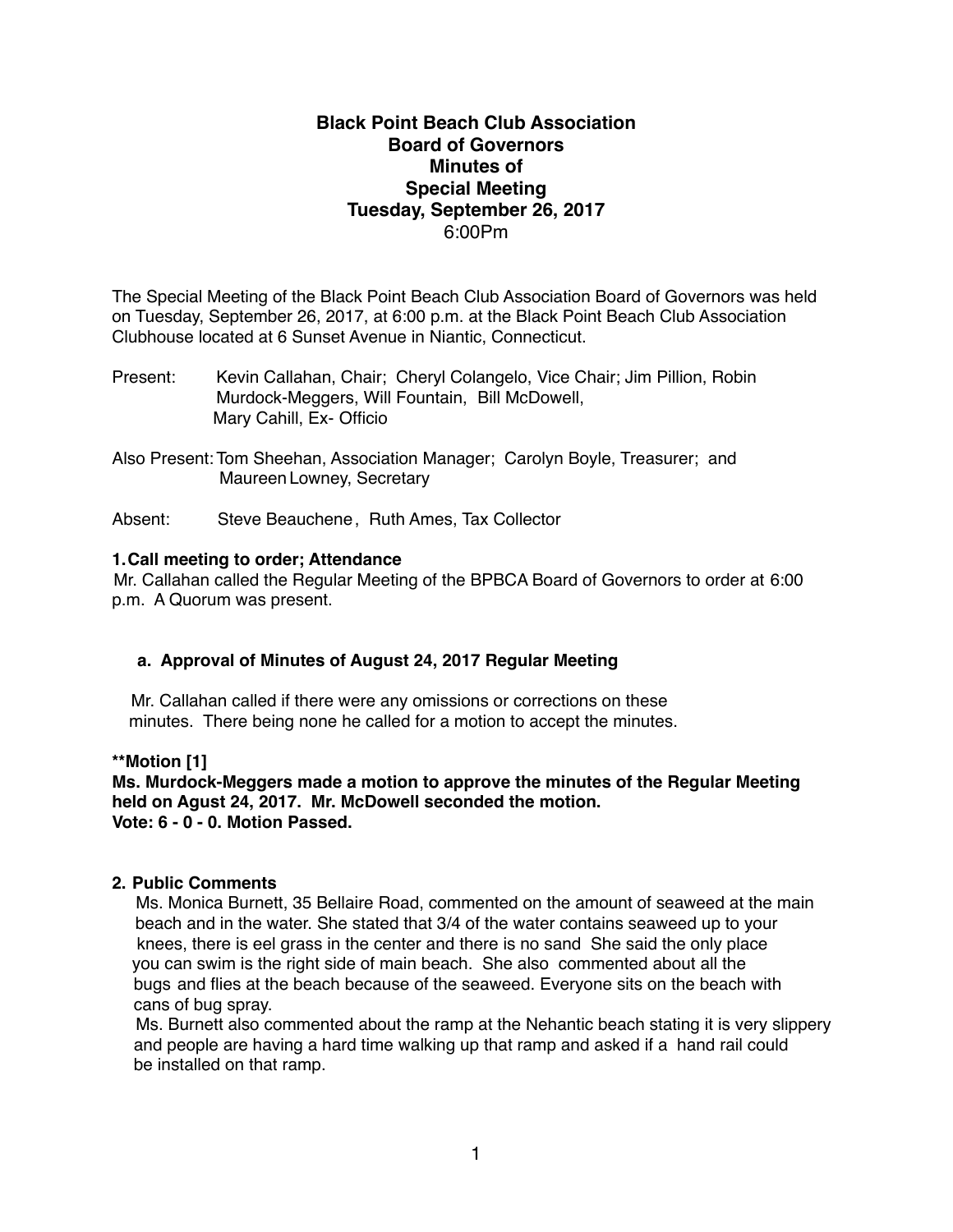Ms. Kim Craven, 46 East Shore Drive, asked if the Board would revisit the motion that was made last month regarding the parking tags on the golf carts. She said many people at the Informational meeting were in favor of requiring the parking tags for the golf carts.

 Ms. Craven also asked when the sand would be harvested for the season and if the handrail at the walkway at Sea Breeze would be removed during storms.

 Ms. Sandy Adams, 26 Whitecap Road, would like an update on the hedges and asked if people who have been notified and are still not compliant what would be the next step.

## **3. Reports**

### **. Treasurer's Report - Carolyn Boyle**

Ms. Boyle presented her report and stated that there was nothing out of the ordinary.

 Mr. Pillion asked Ms. Boyle if the recreation program had an approximate profit of \$5,000.00. Ms. Boyle said yes if you look at the income and only the personnel expenses.

 Mr. Callahan asked Ms. Boyle about check number 4184 for \$250.59 for new outlets at the clubhouse.

Mr. Callahan said he didn't hear anything about replacing the outlets.

Mr. Sheehan stated that it was in one of his managers report.

Mr. Callahan stated that it hadn't come before the board.

Mr. Sheehan said that it did not have to come before the board.

Mr. Callahan stated that any purchase of \$250.00 and not exceeding \$1,000.00

needs the Chair's approval and if necessary the Board's decision.

Mr. Sheehan said it needed to be done. Mr. Callahan said the Board needs to be informed.

 Bank Balances as of 8/31/17 Checking & Sweep accounts \$231,563.73 Long Term Capital \$86,309.38.

Mr. Callahan called for a motion to accept the Treasurer's Report.

### **\*\*Motion [2]**

**Ms. Murdock-Meggers made a motion to accept the Treasurer's Report. Ms. Colangelo seconded the motion. Vote: 6 - 0 - 0 Motion passed.**

 **. Tax Collector - Kevin Callahan for Ruth Ames**

Mr. Callahan reported that \$218,828.80 has been collected in taxes. To date there is still another \$4,680.74 to be collected for this tax year. There are 14 properties with no payments, 2 properties that are partially paid

Mr. Callahan reported that there is still \$251.52 owed from last year. There is 1 property with no payment to date and 1 property that is partially paid.

### . **Association Manager's Report - Tom Sheehan**

Mr. Sheehan presented his report (attached).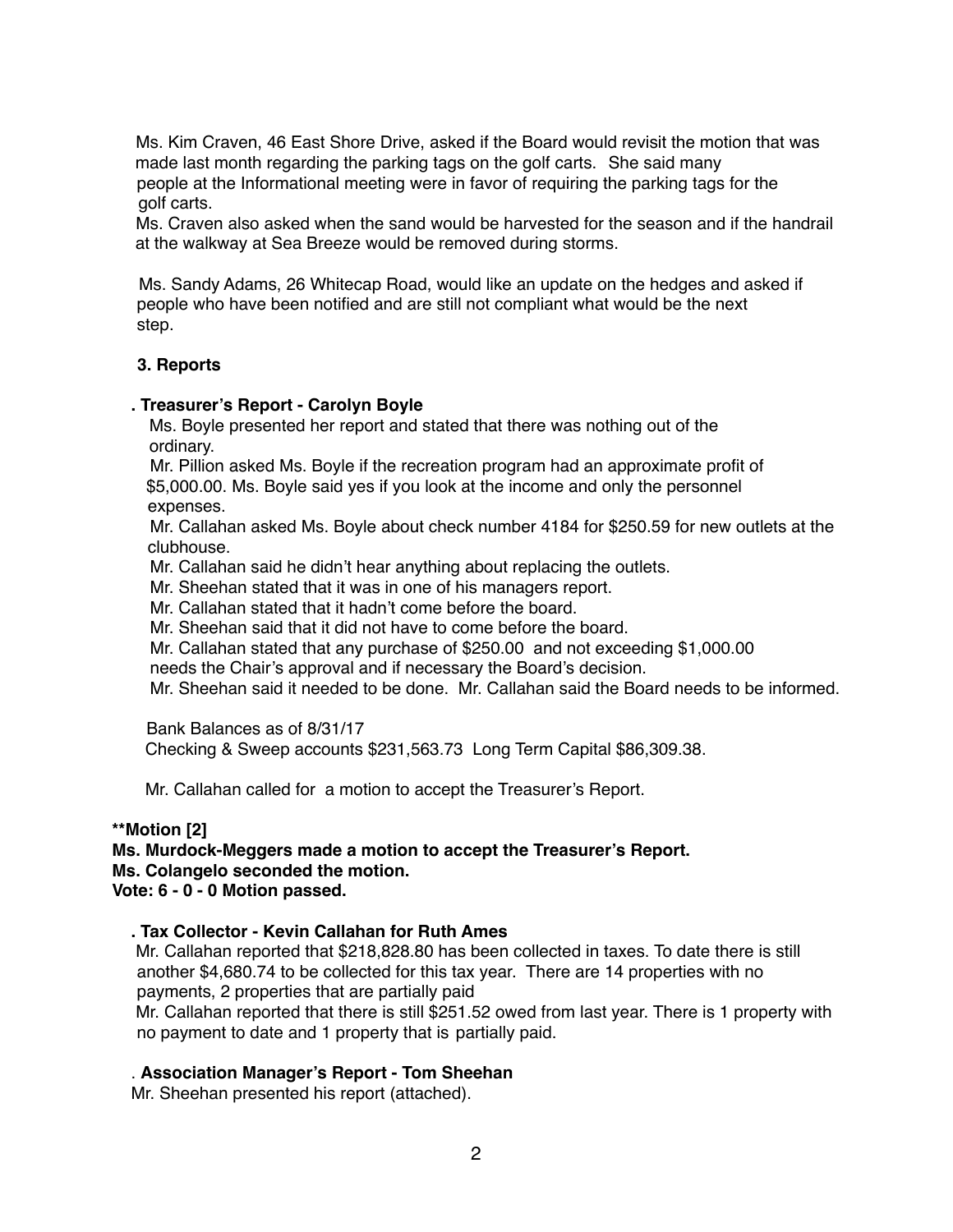Mr. Sheehan reported that the water equipment was removed on September 8th, a week earlier than planned due to the threat of Hurricane Irma.

The club house will be closed and winterized after October 21, 2017 until April 2018.

 Mr. Fountain asked Mr. Sheehan if he had any plans for tree trimming and removal around the basketball court.

 Mr. Sheehan said he had spoken with Mr. Callahan and they were going to wait till they had additional work.

## .**Chair's Report - Kevin Callahan**

Mr. Callahan mentioned that at the Informational meeting people brought up the golf carts and parking tags and the steel pier.

 Mr. Callahan reported that he spoke with Mr. Baril, an engineer and a Black Point member about the steel pier who works for a company, that could give an assessment on the pier. The company GZA sent a proposal for a Phase 1 engineering Assessment of the groin to visually document the condition of the structure. This assessment will identify up to three repair or replacement options along with preliminary cost estimates for each alternative. The cost for the assessment would be \$9,500.00. Mr. Callahan said he would e-mail a copy of the proposal to the Board members to review. Mr. Fountain said he had also talked with Mr. Baril about the pier and he also spoke with Mr. Campion who said there is a folder on the piers. Mr. Campion said he had an assessment done on the piers a few years ago and would share that information. Mr. Murdock- Meggers suggested that Mr. Beauchene talk to Mr. Campion.

 Mr. Callahan reported on parking tickets. He said that there would first be a warning ticket then a fee. Also the Zoning Commission will use tickets for hedges in violation.

 Mr. Callahan said that we should look at putting in a handrail at the Nehantic ramp to the beach and that we should reclaim more parking spaces at the Nehantic right-of-way.

### **4. Assignments**

**. Ex-Officio to Zoning - Steve Beauchene** 

Nothing to report

# **. Ex-Officio to the Zoning Board of Appeals - Jim Pillion**

Mr. Pillion reported that the Zoning Board of Appeals would like to increase the application fees as the fees do not cover the cost of advertising the Public Notice in the newspaper which is \$450.00. The ZBA would like to have one fee in the amount of \$450.00. The fee schedule at present is \$300.00 for an alleged error and \$400.00 for a variance. The ZBA also wants the application to read all taxes have to be up to date and payment has to be a cashiers check.

**\*\*Motion [3]**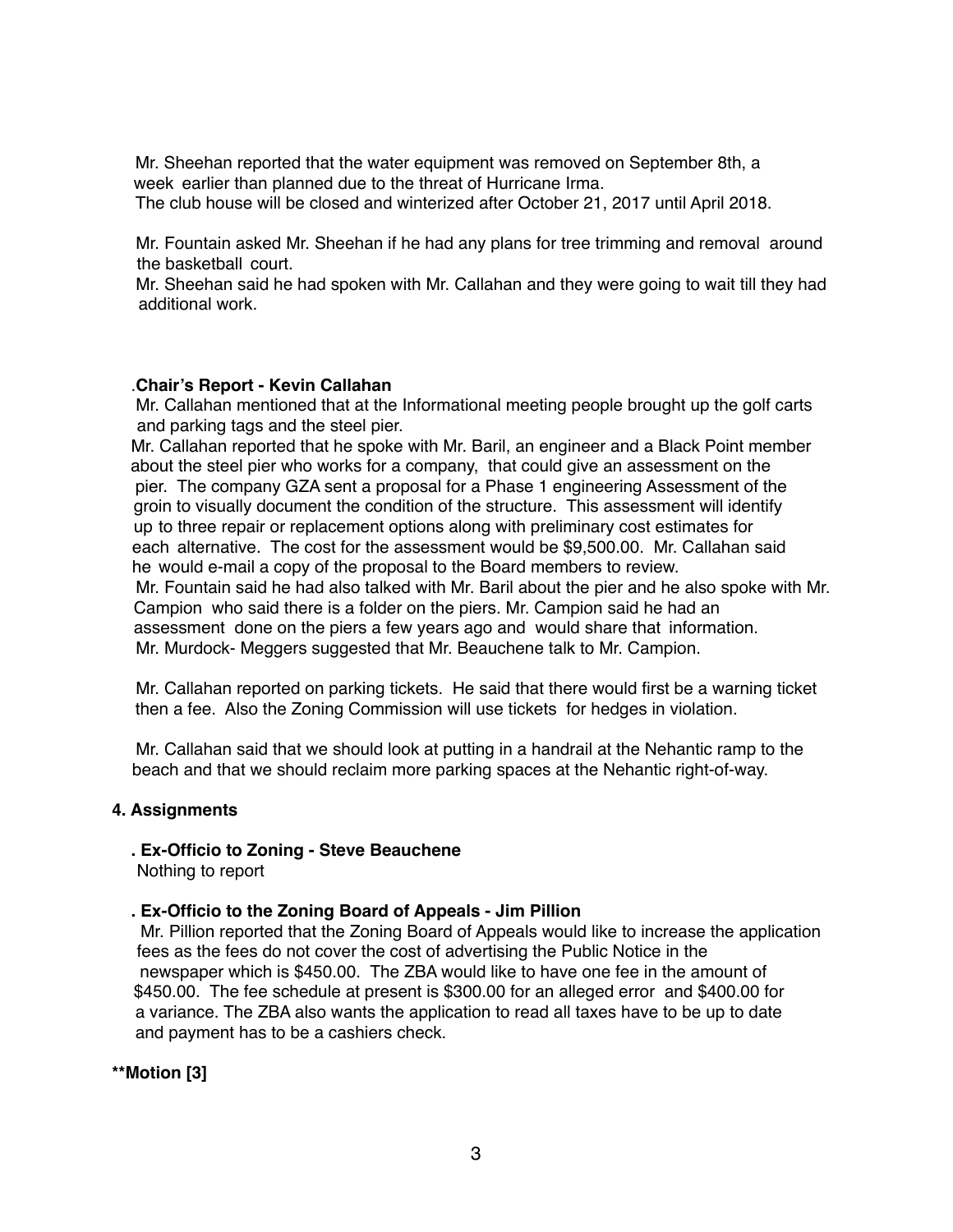**Mr. Pillion made a motion that the ZBA fee be changed to \$450.00 for all applications. The applicants taxes must be paid to date and the ZBA must receive a cashiers check. Ms. Murdock-Meggers seconded the motion. Vote: 6 - 0 - 0 Motion passed.**

### **Legal & Insurance** - **Robin Murdock-Meggers**

 Ms. Murdock-Meggers said that Mr. Budds is looking at rewriting our insurance with a different company.

### **Fishing** - **Bill McDowell**

Mr. McDowell said that from September 15 - May. 15 fishing hours are unlimited for members and their guests.

## **Rules and Enforcement - Cheryl Colangelo**

Ms. Colangelo said the DEEP said we need better signage at the Boat Launch.

## **Budget - Mary Cahill**

Ms. Cahill had nothing to report.

## **Building and Grounds - Will Fountain**

Mr. Fountaincommented on the electric bill for the club house for one month was \$411.00. He said the club house is freezing with the air conditioner going and wasting electricity. It is not being turned off when people leave the building. He suggested we get a smart thermostat.

### **Recreation program/club - Kevin Callahan**

Mr. Callahan had nothing to report

### 5. **Old Business**

Ms. Colangelo said many people spoke against the golf carts not needing parking tags. She asked that the Board reinstate parking tags for the golf carts.

### **\*\*Motion [4]**

## **Ms. Colangelo made a motion to rescind the previous motion regarding the parking tags on golf carts to 1 parking tag per household and golf carts need a parking tag. Ms. Murdock-Meggers seconded the motion.**

Discussion followed. Ms. Cahill said that many people at the Informational meeting were in favor of golf carts needing parking tags. Ms. Cahill said she thought the motion last month was wrong. Ms. Cahill also said she has a book from the Police station on the rules for golf carts. They need to be registered and have liability insurance. The golf carts are not toys they are vehicles. It has been confirmed that the golf cart registrations are all the same color, there is no distinction between the beaches. She suggested printing the golf cart rules in the Black Pointer at the beginning of next season.

### **Vote: 6- 0 - 0 Motion passed**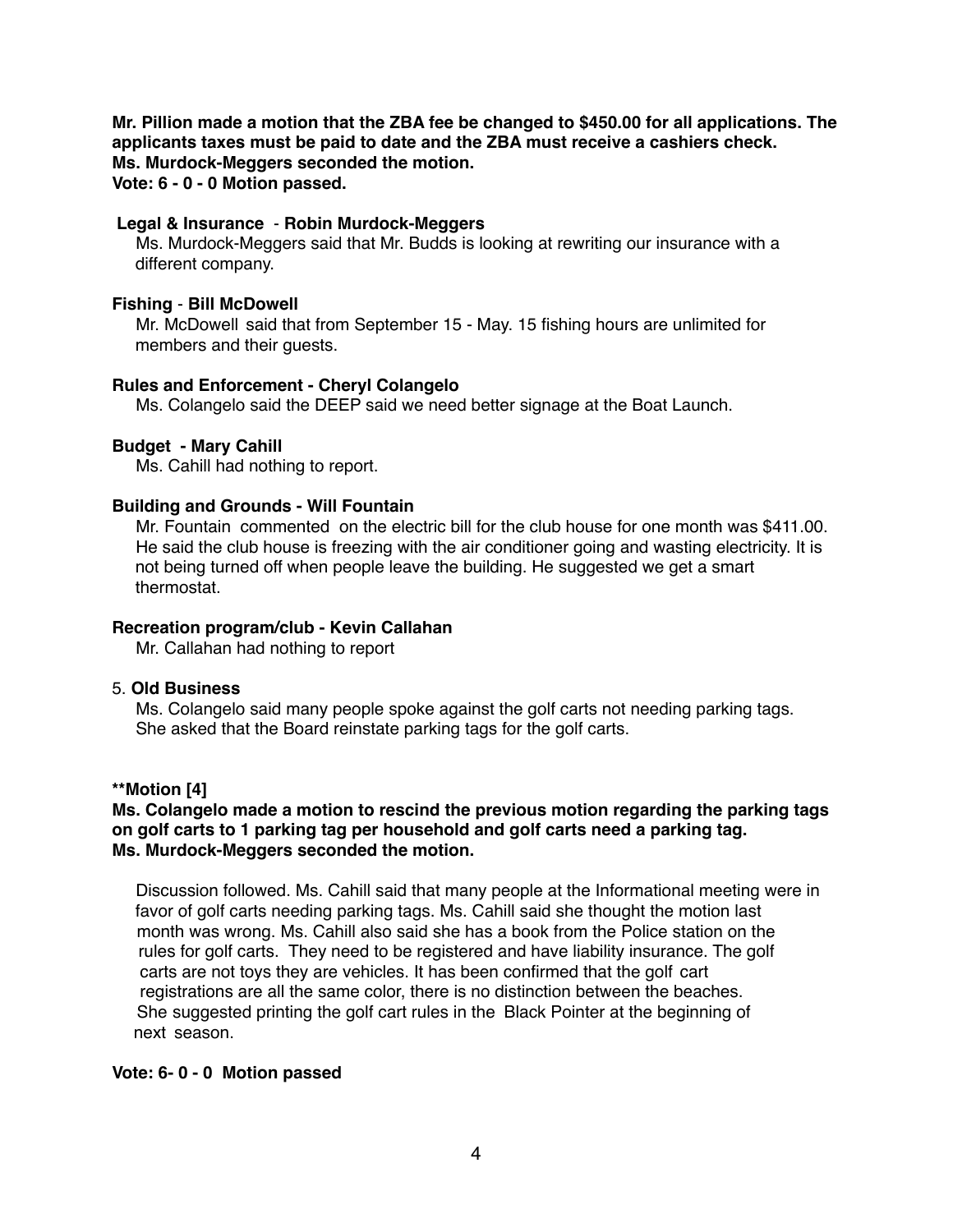## **6. New Business**

Mr. Fountain said he checked with painting companies about painting and touching up the tennis courts and basketball courts. He was told they are not worth painting as the courts are too far gone and have excessive cracks. If the courts are to be repaved it would need to be approved by April as it is a 5 step process.

## 6**. Communications (made available)**

## 7**. Public Comments**

Ms. Carolyn Boyle, 4 Sea View Avenue, commented about trucks and vehicles driving up on to the pier at South Beach. She suggested that the Board look at putting in pipes or re - landscaping so that vehicles can not drive up on the pier.

 Ms. Kim Craven, 46 East Shore Drive, would like to see a sign at the Boat launch that say No Dogs allowed, since there are No Dogs allowed signs at the other beach right-of-ways.

 She also mentioned the railing at the Sea Breeze walkway and said we went with that style of rail so you could take them down when storms are coming.

 Ms. Craven asked if the patio is still in the right-of-way at Bellaire. Also she said she has a hard time seeing with the fence at the corner of Bellaire and East Shore Drive.

### 8) **BOG Response**

Mr. Callahan responded on the Bellaire right-of-way that a letter was sent to the homeowner a month ago. The homeowner told him he is not going to remove the patio. Ms. Craven said there should be consequences they should not get a parking tag.

 Mr. Callahan said we cannot remove the eel grass. He does not have an answer on the seaweed. The beach is cleaned in the mornings but depending on the tide determines how much seaweed can be removed.

 Ms. Cahill said when you take the seaweed away you take the sand with it. She said many years ago the association would remove the seaweed from the beach and put it at the top of Billow Road and in the spring would put it back at the beach. The seaweed would have disintegrated and the sand would still be there.

 Mr. Callahan said the guards should blow the sand off the ramp at Nehanitc everyday and if necessary twice a day.

Mr. Callahan asked Mr. Sheehan to look into putting in a railing at Nehantic.

 Mr. Sheehan said you cannot remove the railing on the walkway at Sea Breeze as it is a violation of state code. You can remove it in the event of a storm.

Mr. Pillion asked if home owners receive parking tags if they haven't paid their taxes.

Mr. Callahan asked Ms. Colangelo to look at all the signs.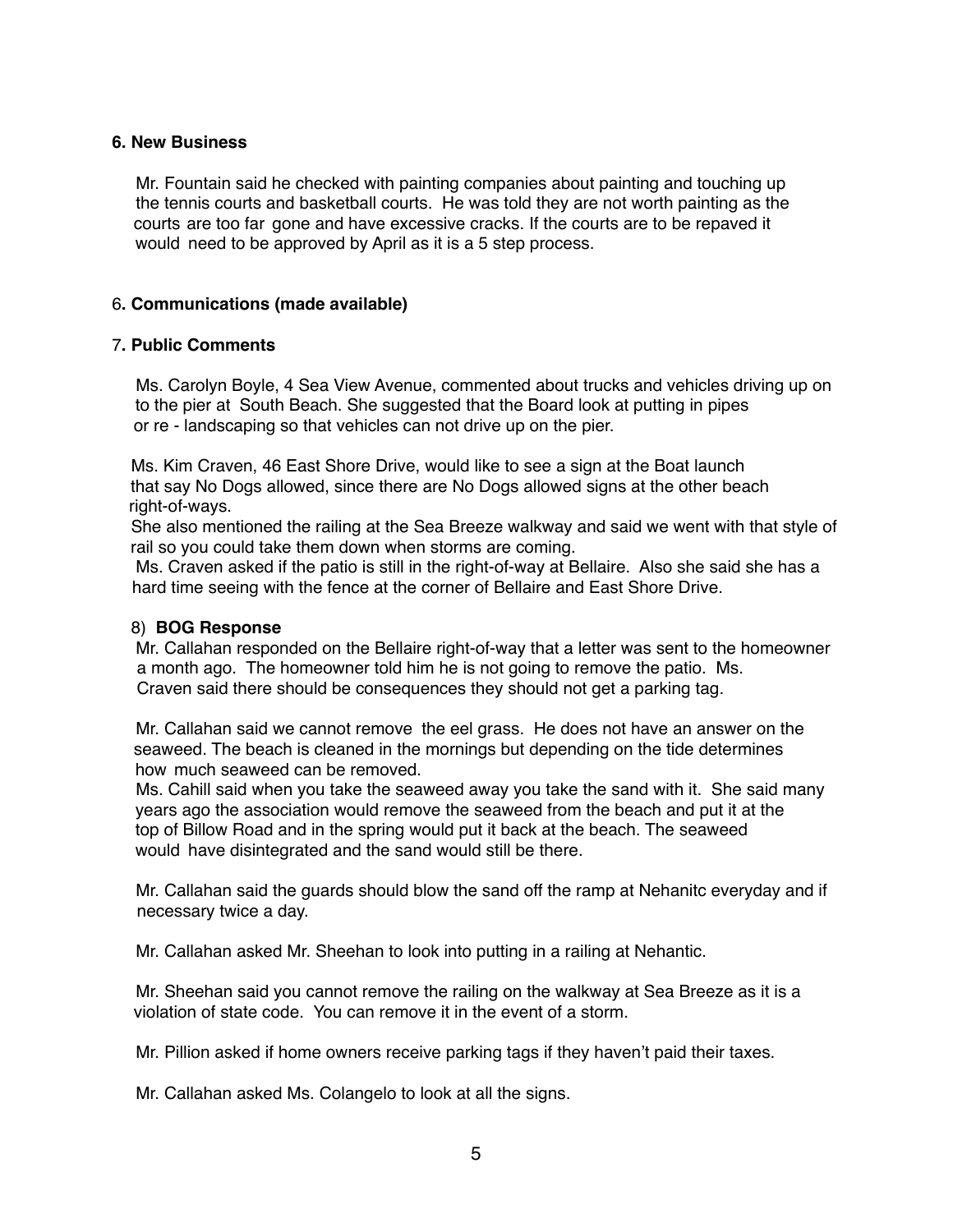**9) Executive Session (Personnel & Legal)**

**\*\*Motion [5] Ms. Murdock-Meggers made a motion to enter Executive Session at 7:26Pm. Mr. McDowell seconded the motion. Vote:6 - 0 - 0 Motion passed**

**\*\*Motion [6] Mr. Pillion made a motion to exit Executive Session at 8:07Pm. Ms. Murdock-Meggers seconded the motion. Vote: 6 - 0 - 0 Motion passed**

# **10) Adjournment**

There being no further business before them, Mr. Callahan called for a motion to adjourn.

**\*\*Motion [7] Mr. Pillion made a motion that the BPBCA Board of Governors Regular Meeting of September 26, 2017 be adjourned at 8:08pm. Mr. McDowell seconded the motion. Vote:6 - 0 - 0 Motion passed**

**Respectfully submitted,**

**Maureen Lowney, Secretary**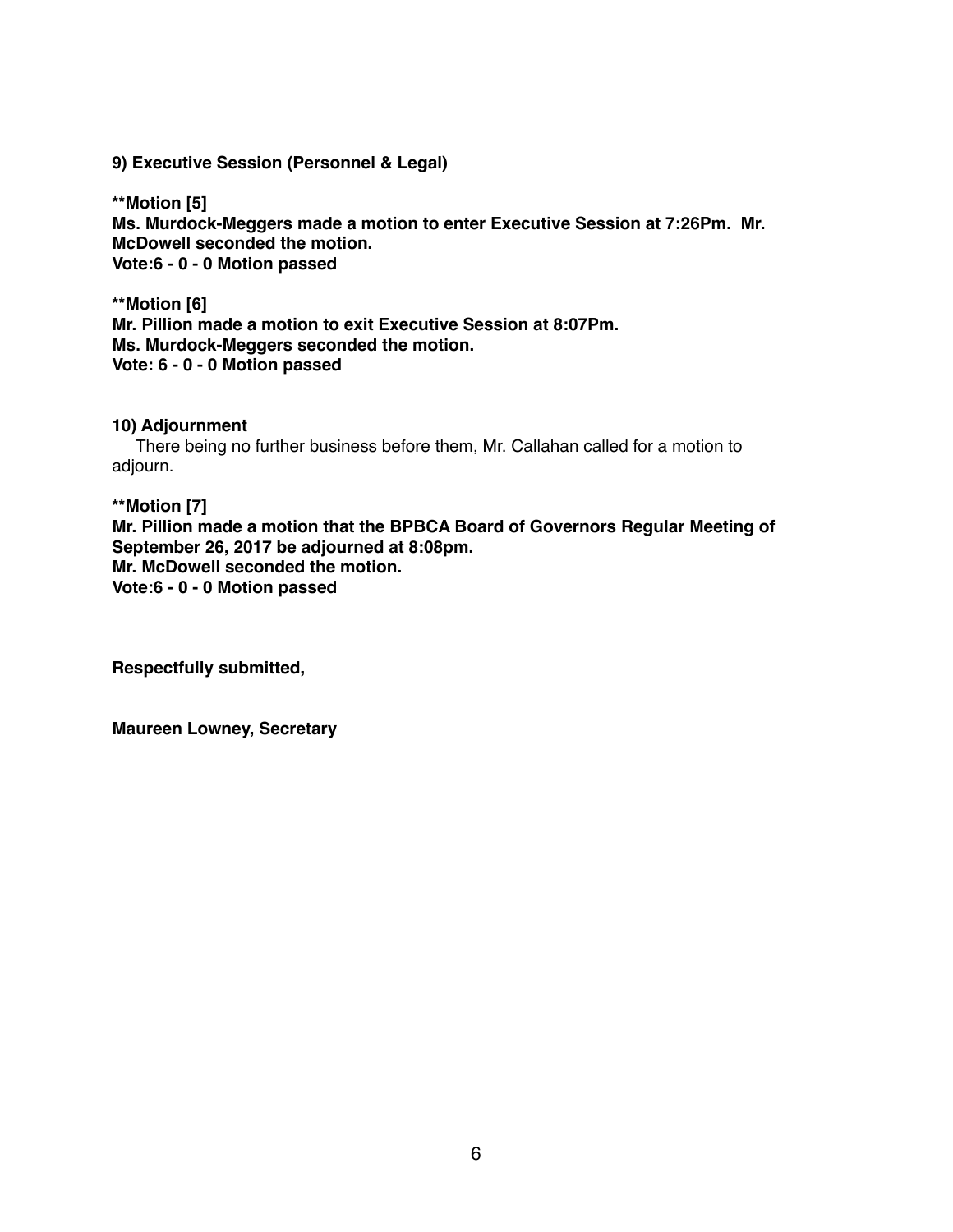# **Manager's Monthly Report**

**September 26th, 2017**

**With the threat of Hurricane Irma, I ordered the removal of all water equipment on September 8th. This was one week prior to the original removal date of September 15th. The remainder of the closure schedule remains unchanged, unless Hurricane Maria becomes a threat.**

**The last two clubhouse rentals are scheduled for October 8th and October 21st. The clubhouse will then be closed and winterized until April 2018.**

**The 2 abandoned bicycles have been turned over to the ELPD, after repeated efforts to find owners proved fruitless. However, when I brought the bicycles to the ELPD, I examined other bicycles in the lost and found inventory. I recognized 3 bicycles belonging to an association member who reported to me that they were missing, and they had given me a description of their lost or stolen property. I was able to contact our BP member, and supplied the information for them to retrieve their bicycles. Anyone missing a bicycle, should visit the PD to see if their missing property is in the PD inventory.**

**Overall, we enjoyed a very uneventful summer. The average daily beach attendance was 150 people, with the month of August being the most popular month.**

**Once again, two reminders:**

- **The Town of East Lyme will shut off your water at the street free of charge.**
- **If you haven't already done so, please provide Maureen Lowney with an off season contact telephone number for winter emergencies.**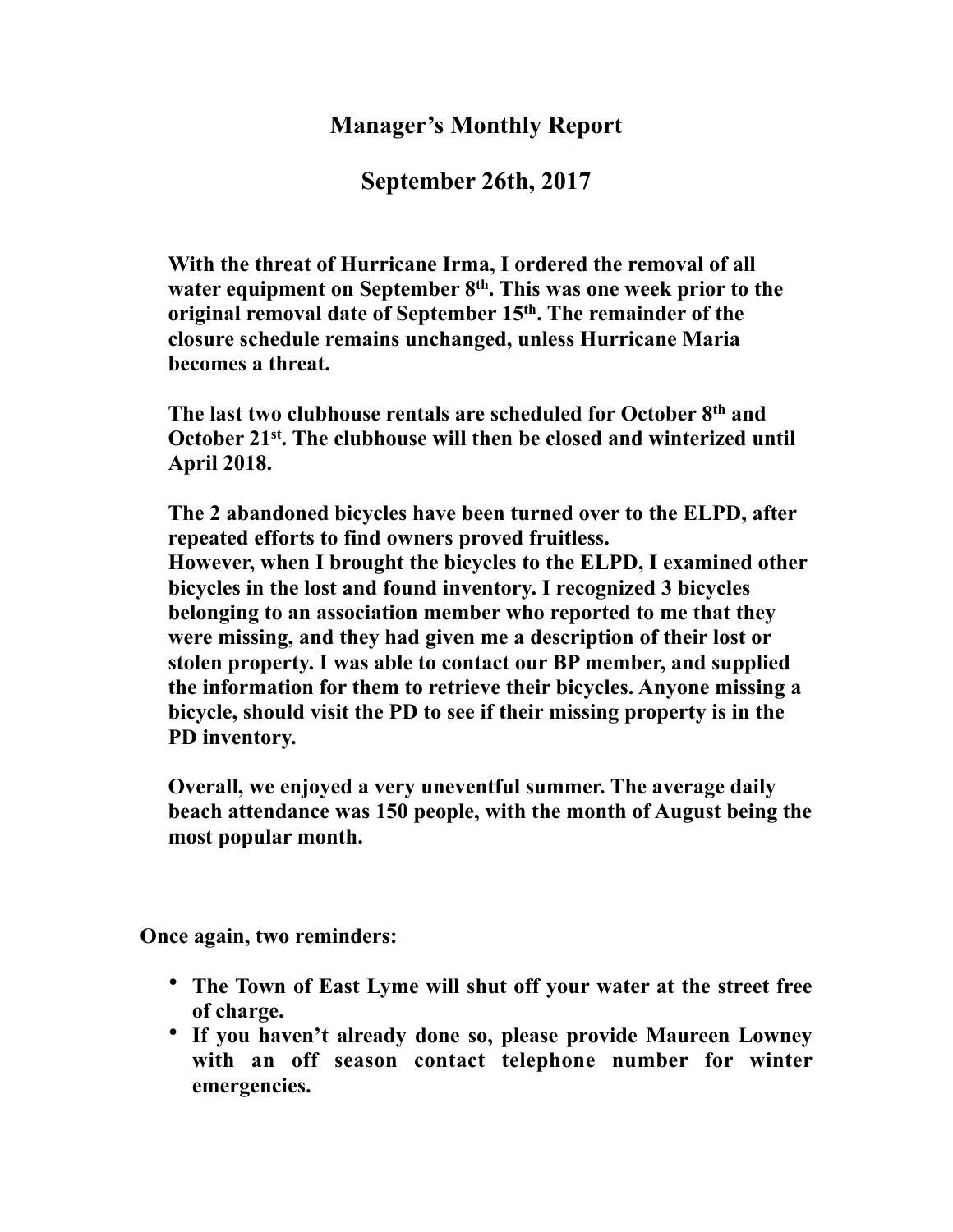**Tom Sheehan,**

**Association Manager**